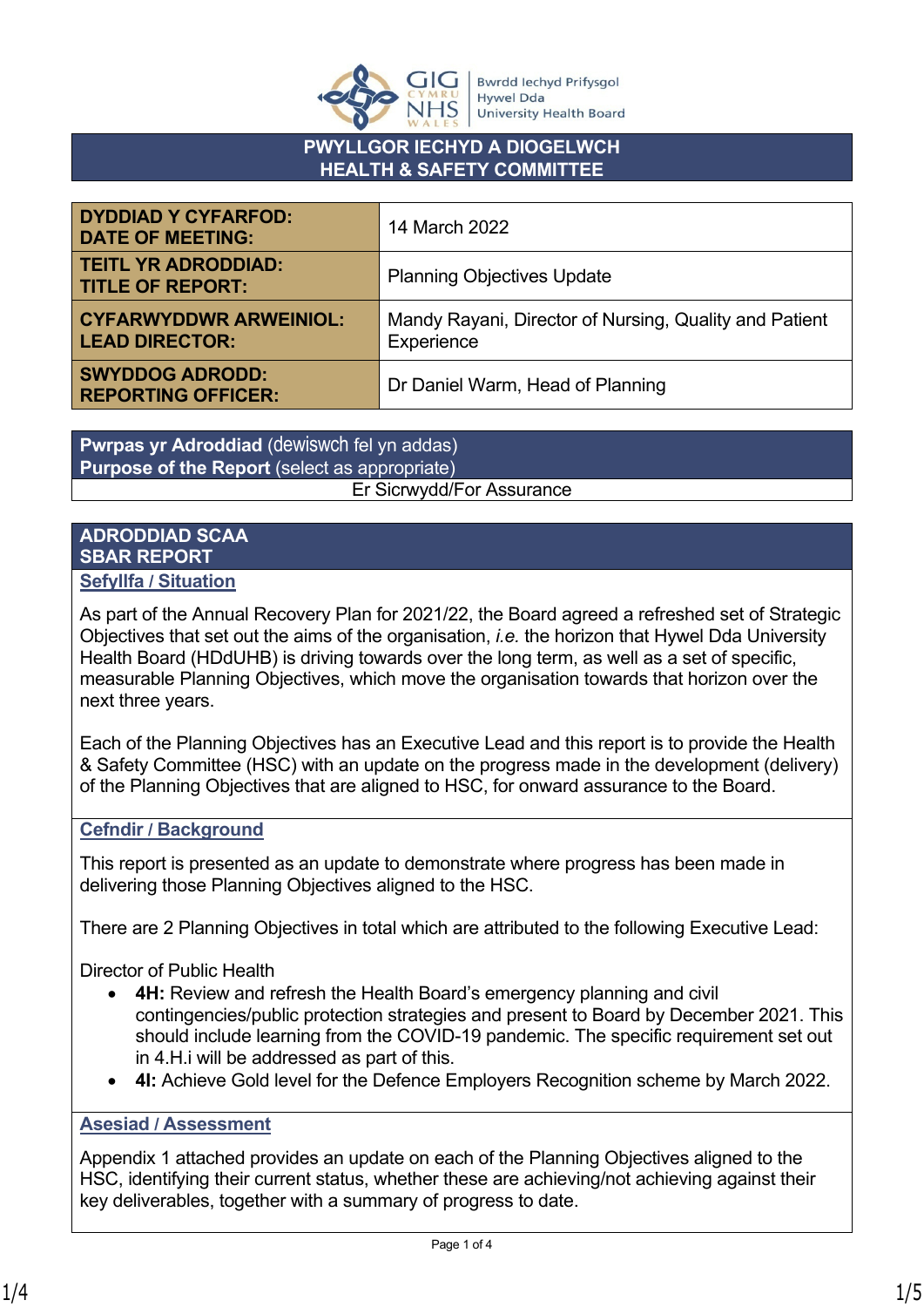A summary of this information is set out below:

| Planning<br><b>Objectives</b> | <b>Lead Executive</b>        | <b>Status</b>                       | If Planning Objective is 'behind'                                                                                                                                                                                                         |
|-------------------------------|------------------------------|-------------------------------------|-------------------------------------------------------------------------------------------------------------------------------------------------------------------------------------------------------------------------------------------|
| 4H                            | Director of Public<br>Health | <b>Deferred</b><br>until<br>2022/23 | Not applicable - As part of the Annual<br>Plan 2021/22, this Planning Objective<br>has been deferred until 2022/23.<br>This will be reported upon from the May<br>2022 HSC meeting onwards.                                               |
| 4 <sub>l</sub>                |                              | Completed                           | Not applicable – an update was<br>presented to the HSC at its January 2022<br>meeting.<br>A new Planning Objective for 2022/23<br>has been developed:<br>By March 2023, develop a Health Board<br>plan to drive forward improved outcomes |
|                               |                              |                                     | for Veterans and members of the Armed<br>Forces community, in line with the Armed<br>Forces Covenant and report on progress<br>annually.<br>This will be reported upon from the May<br>2022 HSC meeting onwards.                          |

A further Planning Objective relating to security will be reported from May 2022: *By March 2023 to undertake a review of the existing security arrangements within the Health Board with particular reference to strengthening the following areas:*

- Physical *Security*
- Automated *locks*
- *CCTV*
- Access *Control Systems*
- Intruder *Alarms*
- Communication *Systems*
- Human *Factors*
- Patient and Staff Personal Property
- Local Management and staff ownership

# **Argymhelliad / Recommendation**

The HSC is asked to receive an assurance on the current position in regard to the progress of the Planning Objectives aligned to the HSC, in order to onwardly assure the Board where Planning Objectives are progressing and are on target, and to raise any concerns where Planning Objectives are identified as behind in their status and/or not achieving against their key deliverables.

| <b>Amcanion: (rhaid cwblhau)</b><br>Objectives: (must be completed) |     |                                                                                                      |
|---------------------------------------------------------------------|-----|------------------------------------------------------------------------------------------------------|
| Committee ToR Reference:                                            | 2.5 | To receive an assurance on delivery against<br>relevant Planning Objectives aligned to the Committee |
|                                                                     |     |                                                                                                      |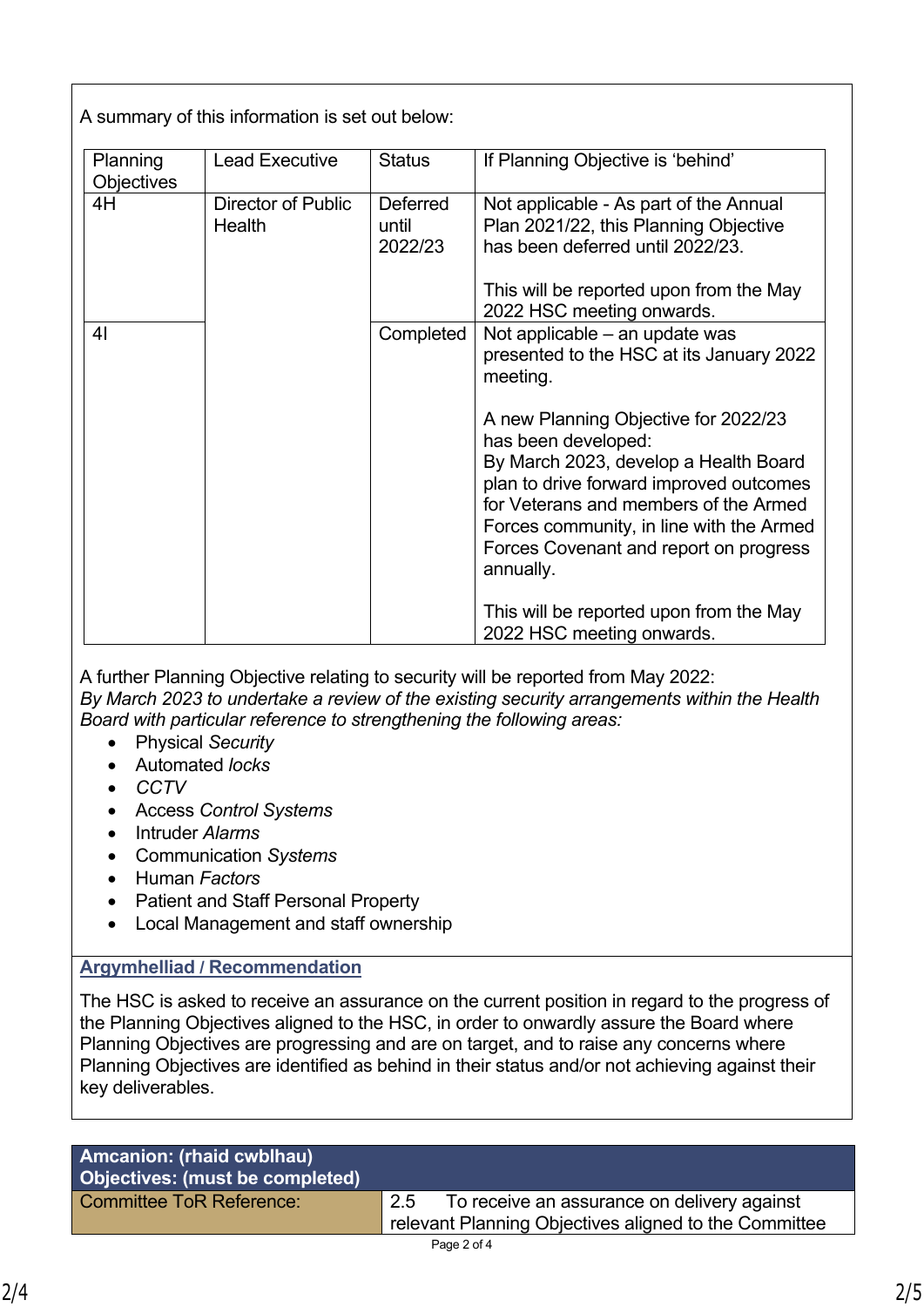| Cyfeirnod Cylch Gorchwyl y<br>Pwyllgor:                                                                     | (see Appendix 1), in accordance with Board approved<br>timescales, as set out in HDdUHB's Annual Plan. |
|-------------------------------------------------------------------------------------------------------------|--------------------------------------------------------------------------------------------------------|
| Cyfeirnod Cofrestr Risg Datix a Sgôr<br><b>Cyfredol: Datix Risk Register</b><br><b>Reference and Score:</b> | Not Applicable                                                                                         |
| Safon(au) Gofal ac lechyd:<br>Health and Care Standard(s):                                                  | All Health & Care Standards Apply                                                                      |
| <b>Amcanion Strategol y BIP:</b><br><b>UHB Strategic Objectives:</b>                                        | All Strategic Objectives are applicable                                                                |
| <b>Amcanion Llesiant BIP:</b><br><b>UHB Well-being Objectives:</b>                                          | 9. All HDdUHB Well-being Objectives apply                                                              |
|                                                                                                             |                                                                                                        |

| <b>Gwybodaeth Ychwanegol:</b><br><b>Further Information:</b> |                                                                                          |
|--------------------------------------------------------------|------------------------------------------------------------------------------------------|
| Ar sail tystiolaeth:                                         | 3 Year Plan and Annual Plan                                                              |
| Evidence Base:                                               | Decisions made by the Board since 2017-18                                                |
|                                                              | Recent Discover report, published in July 2020<br>Gold Command requirements for COVID-19 |
|                                                              | Input from the Executive Team                                                            |
|                                                              | Paper provided to Public Board in September 2020                                         |
| <b>Rhestr Termau:</b>                                        | Explanation of terms is included within the report.                                      |
| <b>Glossary of Terms:</b>                                    |                                                                                          |
| Partïon / Pwyllgorau â                                       | Public Board - September 2020.                                                           |
| ymgynhorwyd ymlaen llaw y                                    | Executive Team.                                                                          |
| Pwyllgor Ansawdd Iechyd a                                    |                                                                                          |
| Diogelwch:                                                   |                                                                                          |
| Parties / Committees consulted prior                         |                                                                                          |
| to Health and Safety Committee:                              |                                                                                          |

| <b>Effaith: (rhaid cwblhau)</b><br>Impact: (must be completed) |                                                                                                               |
|----------------------------------------------------------------|---------------------------------------------------------------------------------------------------------------|
| <b>Ariannol / Gwerth am Arian:</b>                             | Any financial impacts and considerations are identified in                                                    |
| <b>Financial / Service:</b><br><b>Ansawdd / Gofal Claf:</b>    | the report.<br>Any issues are identified in the report.                                                       |
| <b>Quality / Patient Care:</b>                                 |                                                                                                               |
| <b>Gweithlu:</b>                                               | Any issues are identified in the report.                                                                      |
| <b>Workforce:</b>                                              |                                                                                                               |
| Risg:                                                          | Consideration and focus on risk is inherent within the                                                        |
| <b>Risk:</b>                                                   | report. A sound system of internal control helps to ensure<br>any risks are identified, assessed and managed. |
| <b>Cyfreithiol:</b>                                            | Any issues are identified in the report.                                                                      |
| Legal:                                                         |                                                                                                               |
| <b>Enw Da:</b>                                                 | Any issues are identified in the report.                                                                      |
| <b>Reputational:</b>                                           |                                                                                                               |
| <b>Gyfrinachedd:</b>                                           | Not applicable.                                                                                               |
| <b>Privacy:</b>                                                |                                                                                                               |
| Cydraddoldeb:<br><b>Equality:</b>                              | Not applicable.                                                                                               |